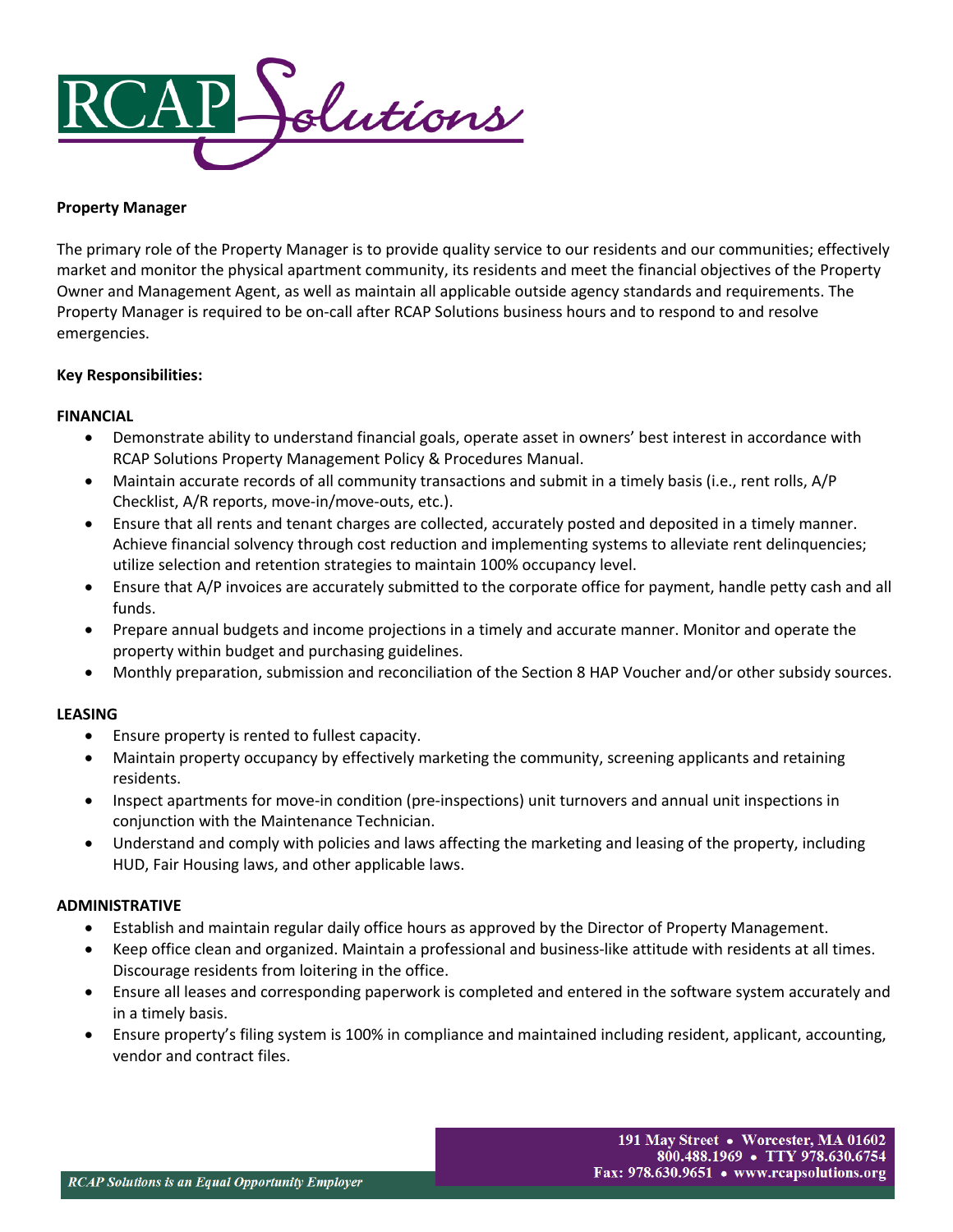

- Ensure current resident files are properly maintained.
- Ensure all administrative paperwork is accurate, complete and submitted on a timely basis.
- Lead emergency team for community. Ensure proper response and handling of all community emergencies with staff, residents, buildings, etc. within company guidelines to minimize liabilities (i.e., criminal activity on community, employee/resident injuries, fires, floods, etc.).
- Responsible for promptly handling, investigating and resolving resident complaints and grievances; enforcing rules of occupancy; and informing Director of Property Management of issues that arise.
- Generate necessary legal action, documents and process in accordance with State and RCAP Solutions guidelines.
- Ensure HUD eligibility, annual recertifications and leasing activities are completed timely and accurately.
- Ensure compliance with all HUD Section 8 and/or LIHTC programs, rules and regulations; all local law; submission of all reports in a timely basis.
- Maintain Property Management Software database.
- Participate in training seminars as requested including required training Assisted Housing Manager (AHM) designation within 12 months of hire.
- Work with the sites Resident Service Coordinator for implementation of resident services.
- Work as part of the Property Management Team alongside the site's Resident Service Coordinator and Maintenance Technician.
- Represent the company in a professional manner at all the times.
- Attend scheduled property management meetings.
- Assist other properties, as necessary.
- Assist with special projects and administrative tasks as directed by the Director of Property Management.

## **RESIDENT RETENTION/RELATIONS**

- Maintain a positive customer service attitude.
- Deal with resident concerns and requests in a timely basis to ensure resident satisfaction with management.
- Develop and/or implement resident retention programs (i.e., resident functions, monthly newsletters, etc.).
- Ensure distribution of all company or community-issued notices (i.e., bad weather, emergency, etc.).
- Consistently implement policies of the community.

## **MAINTENANCE**

- Inspect the property on a regular basis and report all safety hazards, property damage, and needed repairs to maintenance technician. Coordinate with maintenance for any work to be scheduled.
- Maintain community appearance and ensure repairs and work orders are entered into the Property Management software.
- Meet with Maintenance Supervisor to ensure that unit turnovers, preventive maintenance, and resident work orders are completed in a timely manner.
- Assure quality of make-ready apartments.
- Work in conjunction with maintenance staff; ensure the interior & exterior of the sites are maintained and curb appeal is excellent.